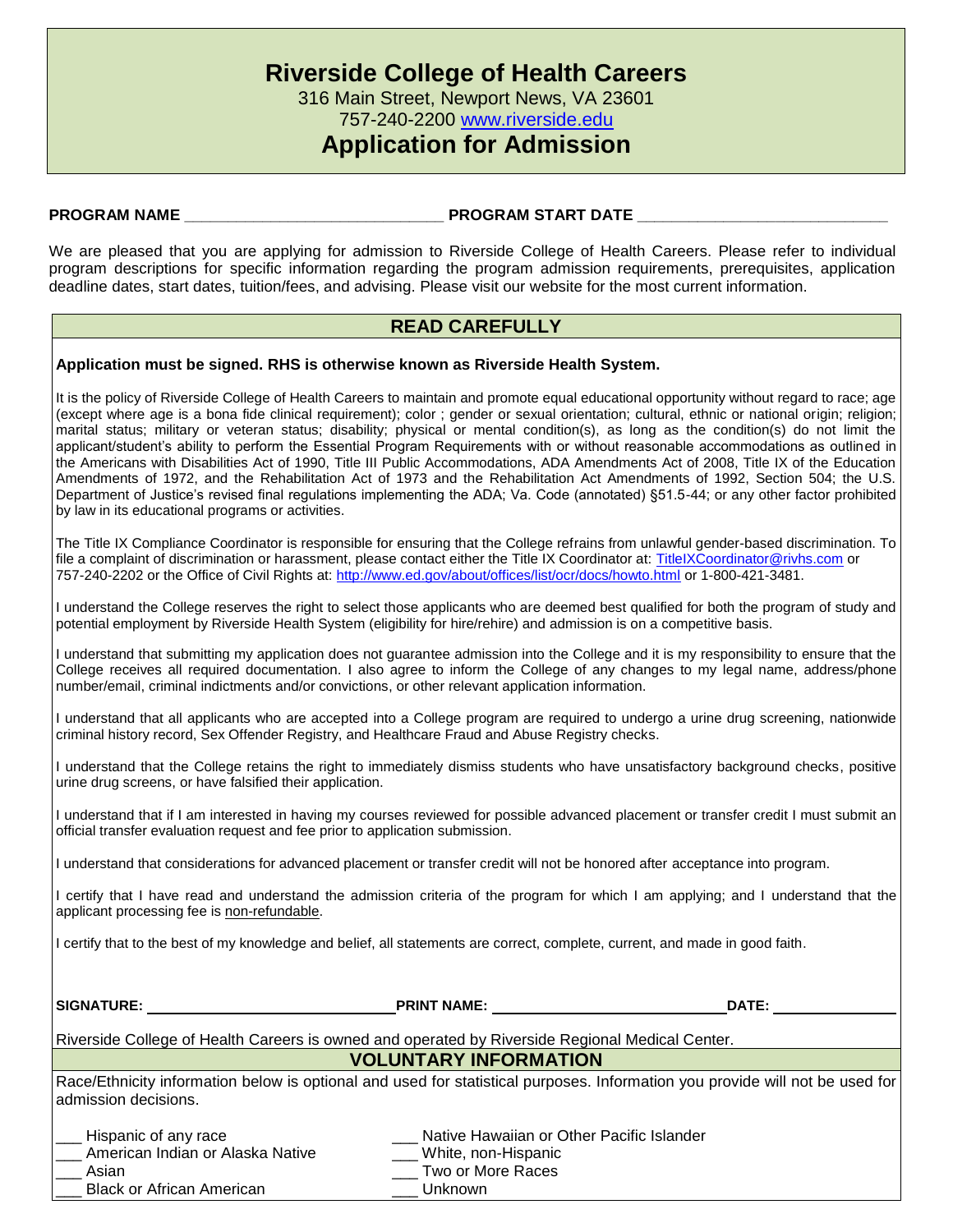| <b>APPLICANT INFORMATION</b>                                                                                                                                                                                                                                                                                                                                                                                                                                                                                                                                                                                       |       |          |           |  |
|--------------------------------------------------------------------------------------------------------------------------------------------------------------------------------------------------------------------------------------------------------------------------------------------------------------------------------------------------------------------------------------------------------------------------------------------------------------------------------------------------------------------------------------------------------------------------------------------------------------------|-------|----------|-----------|--|
|                                                                                                                                                                                                                                                                                                                                                                                                                                                                                                                                                                                                                    |       |          |           |  |
| Last                                                                                                                                                                                                                                                                                                                                                                                                                                                                                                                                                                                                               | First | Middle   | Maiden    |  |
|                                                                                                                                                                                                                                                                                                                                                                                                                                                                                                                                                                                                                    |       |          |           |  |
|                                                                                                                                                                                                                                                                                                                                                                                                                                                                                                                                                                                                                    |       |          |           |  |
|                                                                                                                                                                                                                                                                                                                                                                                                                                                                                                                                                                                                                    |       |          |           |  |
|                                                                                                                                                                                                                                                                                                                                                                                                                                                                                                                                                                                                                    |       |          | or PO Box |  |
|                                                                                                                                                                                                                                                                                                                                                                                                                                                                                                                                                                                                                    |       |          |           |  |
| City                                                                                                                                                                                                                                                                                                                                                                                                                                                                                                                                                                                                               | State | Zip Code |           |  |
| Telephone (Home) ____________________________(Cell) ____________________________(Work) _______________________                                                                                                                                                                                                                                                                                                                                                                                                                                                                                                     |       |          |           |  |
|                                                                                                                                                                                                                                                                                                                                                                                                                                                                                                                                                                                                                    |       |          |           |  |
|                                                                                                                                                                                                                                                                                                                                                                                                                                                                                                                                                                                                                    |       |          |           |  |
|                                                                                                                                                                                                                                                                                                                                                                                                                                                                                                                                                                                                                    |       |          |           |  |
|                                                                                                                                                                                                                                                                                                                                                                                                                                                                                                                                                                                                                    |       |          |           |  |
| <b>Citizenship:</b> U.S. Citizen Permanent Resident*                                                                                                                                                                                                                                                                                                                                                                                                                                                                                                                                                               |       |          |           |  |
| *Official documentation is required; please contact Admissions for further information. Riverside College of Health Careers                                                                                                                                                                                                                                                                                                                                                                                                                                                                                        |       |          |           |  |
| can only accept U.S. Citizens or Permanent Residents.                                                                                                                                                                                                                                                                                                                                                                                                                                                                                                                                                              |       |          |           |  |
| <b>Language:</b> Is English your first language? $\Box$ Yes $\Box$<br>No                                                                                                                                                                                                                                                                                                                                                                                                                                                                                                                                           |       |          |           |  |
| If No, have you taken the TOEFL ( <i>Test of English as a Foreign Language</i> ) exam in the last two years?* $\Box$ Yes<br>l INo                                                                                                                                                                                                                                                                                                                                                                                                                                                                                  |       |          |           |  |
| *Official TOEFL transcript is required; please contact Admissions for further information.                                                                                                                                                                                                                                                                                                                                                                                                                                                                                                                         |       |          |           |  |
| <b>Criminal History:</b><br>1. Have you ever been convicted of a criminal offense or is final action pending on any criminal charge, excluding minor<br>traffic offenses? $\Box$ Yes<br>If Yes, please explain in an attached letter.<br><b>No</b>                                                                                                                                                                                                                                                                                                                                                                 |       |          |           |  |
| 2. Are you currently on probation? $\Box$ Yes<br>$\Box$ No<br>If Yes, please explain in an attached letter.                                                                                                                                                                                                                                                                                                                                                                                                                                                                                                        |       |          |           |  |
| A criminal history background check will be performed on all admitted students. Failure to disclose the existence of the above<br>will result in the rejection of application and immediate dismissal from the College. Regulatory Boards may refuse to admit a<br>candidate to any examination, or may refuse to issue a license or certificate to any applicant based on a number of both criminal and/or<br>unprofessional conduct reasons. Applicants are encouraged to contact the regulatory board/credentialing organization regarding the<br>effect of their conviction on licensure/registry eligibility. |       |          |           |  |
| <b>T</b> Yes $\Box$ No Have you ever been dismissed or suspended from high school or college/university? If Yes,<br>please explain:                                                                                                                                                                                                                                                                                                                                                                                                                                                                                |       |          |           |  |
| <b>T</b> Yes <b>T</b> No Have you applied to Riverside College of Health Careers before? If Yes, please list program(s) and<br>date(s) of application:                                                                                                                                                                                                                                                                                                                                                                                                                                                             |       |          |           |  |
| <b>T</b> Yes <b>T</b> No Have you attended Riverside College of Health Careers before? If Yes, please list program(s) and dates                                                                                                                                                                                                                                                                                                                                                                                                                                                                                    |       |          |           |  |
| of attendance:<br>Students dismissed for academic reasons are not eligible for readmission to the same program of study. Students dismissed<br>for unsafe practice and/or disciplinary reasons will be denied readmission to any Riverside College of Health Careers program<br>of study.                                                                                                                                                                                                                                                                                                                          |       |          |           |  |
| <b>T</b> Yes $\Box$ No Have you attended another school/program similar to the one to which you are applying? If Yes, please list<br>program(s) and date(s) of attendance:                                                                                                                                                                                                                                                                                                                                                                                                                                         |       |          |           |  |